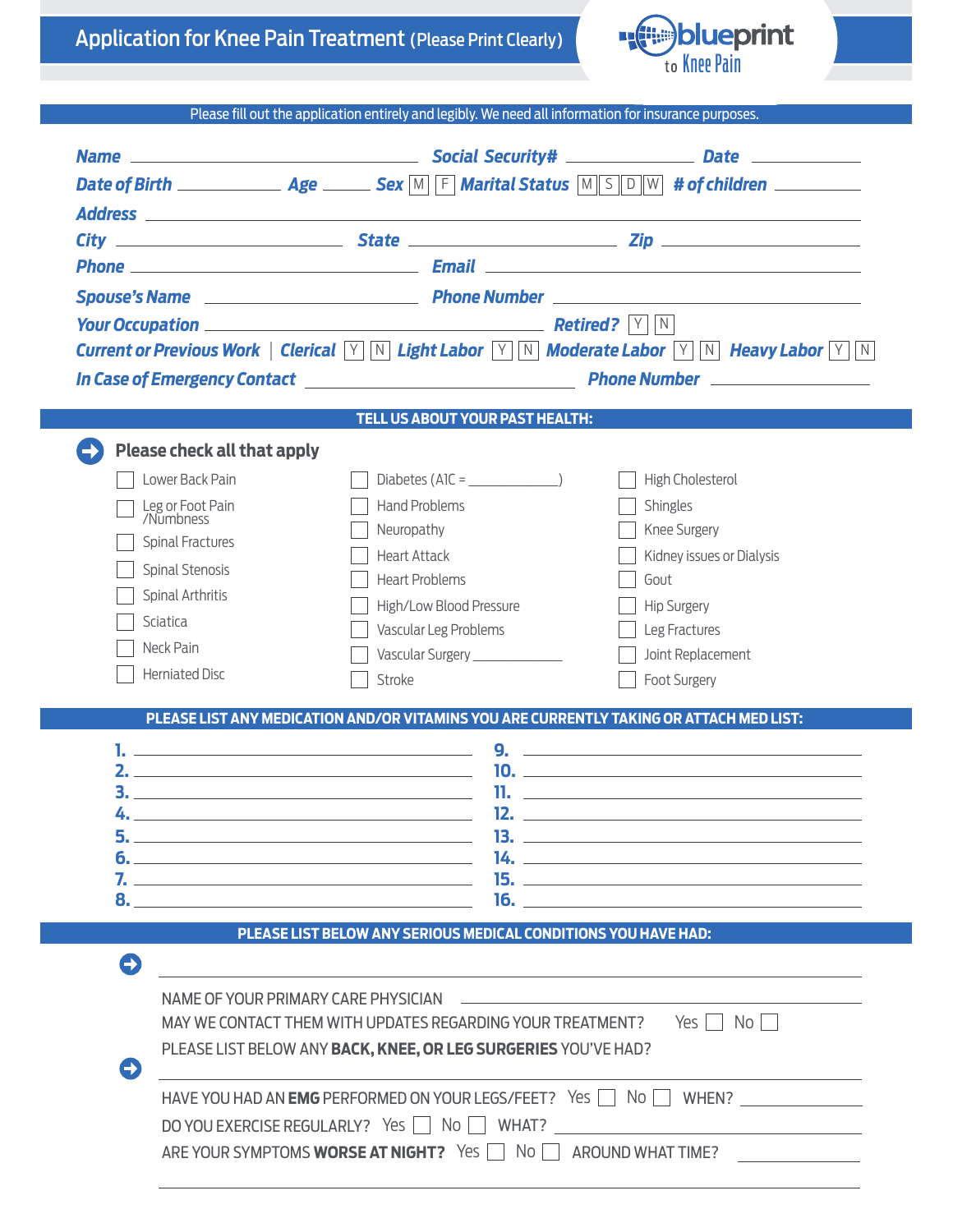



| WHAT MAKES IT WORSE: U<br>HOW WOULD YOU DESCRIBE YOUR SYMPTOMS?<br>Stabbing-Sharp<br>Electric-Shocks<br><b>Tingling</b><br>Swelling<br>Cold<br>Numbness<br><b>Stings</b><br>Ache<br>Tiredness<br>Cramping<br>IS THIS CONDITION INTERFERING WITH ANY OF THE FOLLOWING:<br>Daily Routine<br>Sleep<br>Work<br>Chores<br>Walking<br>Standing<br>Shopping<br><b>CURRENT PAIN LEVELS</b><br>How would you describe your average knee pain over the past week?<br><b>NO PAIN</b><br>$\overline{2}$<br>3<br>5<br>6<br>8<br>10<br>L.<br>4<br>7<br>9<br><b>WORST PAIN POSSIBLE</b><br>Please indicate what you consider to be an acceptable level of pain after completion<br>of the treatment, if you have to accept some pain?<br>1<br>$\overline{\mathbf{2}}$<br>3<br>5<br>7<br>8<br>9<br>10<br>4<br>6<br><b>Please indicate on these</b><br>drawings the body area(s)<br>where you are currently<br>experiencing symptoms:<br><b>Use the Following Colors:</b> | WHAT MAKES IT BETTER: THE RESERVE TO A SERVE THE RESERVE TO A SERVE THE RESERVE TO A SERVE THE RESERVE TO A SERVE |  |  | ON A SCALE, HOW WOULD YOU RATE YOUR SYMPTOMS (10 is the worst) 1 2 3 4 5 6 7 8 9 10 |
|----------------------------------------------------------------------------------------------------------------------------------------------------------------------------------------------------------------------------------------------------------------------------------------------------------------------------------------------------------------------------------------------------------------------------------------------------------------------------------------------------------------------------------------------------------------------------------------------------------------------------------------------------------------------------------------------------------------------------------------------------------------------------------------------------------------------------------------------------------------------------------------------------------------------------------------------------------|-------------------------------------------------------------------------------------------------------------------|--|--|-------------------------------------------------------------------------------------|
|                                                                                                                                                                                                                                                                                                                                                                                                                                                                                                                                                                                                                                                                                                                                                                                                                                                                                                                                                          |                                                                                                                   |  |  |                                                                                     |
|                                                                                                                                                                                                                                                                                                                                                                                                                                                                                                                                                                                                                                                                                                                                                                                                                                                                                                                                                          |                                                                                                                   |  |  |                                                                                     |
|                                                                                                                                                                                                                                                                                                                                                                                                                                                                                                                                                                                                                                                                                                                                                                                                                                                                                                                                                          |                                                                                                                   |  |  | <b>Burning</b>                                                                      |
|                                                                                                                                                                                                                                                                                                                                                                                                                                                                                                                                                                                                                                                                                                                                                                                                                                                                                                                                                          |                                                                                                                   |  |  |                                                                                     |
|                                                                                                                                                                                                                                                                                                                                                                                                                                                                                                                                                                                                                                                                                                                                                                                                                                                                                                                                                          |                                                                                                                   |  |  |                                                                                     |
|                                                                                                                                                                                                                                                                                                                                                                                                                                                                                                                                                                                                                                                                                                                                                                                                                                                                                                                                                          |                                                                                                                   |  |  |                                                                                     |
|                                                                                                                                                                                                                                                                                                                                                                                                                                                                                                                                                                                                                                                                                                                                                                                                                                                                                                                                                          |                                                                                                                   |  |  |                                                                                     |
|                                                                                                                                                                                                                                                                                                                                                                                                                                                                                                                                                                                                                                                                                                                                                                                                                                                                                                                                                          |                                                                                                                   |  |  |                                                                                     |
|                                                                                                                                                                                                                                                                                                                                                                                                                                                                                                                                                                                                                                                                                                                                                                                                                                                                                                                                                          |                                                                                                                   |  |  |                                                                                     |
|                                                                                                                                                                                                                                                                                                                                                                                                                                                                                                                                                                                                                                                                                                                                                                                                                                                                                                                                                          |                                                                                                                   |  |  |                                                                                     |
|                                                                                                                                                                                                                                                                                                                                                                                                                                                                                                                                                                                                                                                                                                                                                                                                                                                                                                                                                          |                                                                                                                   |  |  |                                                                                     |
|                                                                                                                                                                                                                                                                                                                                                                                                                                                                                                                                                                                                                                                                                                                                                                                                                                                                                                                                                          |                                                                                                                   |  |  |                                                                                     |
|                                                                                                                                                                                                                                                                                                                                                                                                                                                                                                                                                                                                                                                                                                                                                                                                                                                                                                                                                          | <b>NO PAIN</b>                                                                                                    |  |  | <b>WORST PAIN POSSIBLE</b>                                                          |
|                                                                                                                                                                                                                                                                                                                                                                                                                                                                                                                                                                                                                                                                                                                                                                                                                                                                                                                                                          |                                                                                                                   |  |  |                                                                                     |
|                                                                                                                                                                                                                                                                                                                                                                                                                                                                                                                                                                                                                                                                                                                                                                                                                                                                                                                                                          |                                                                                                                   |  |  |                                                                                     |
|                                                                                                                                                                                                                                                                                                                                                                                                                                                                                                                                                                                                                                                                                                                                                                                                                                                                                                                                                          |                                                                                                                   |  |  |                                                                                     |
|                                                                                                                                                                                                                                                                                                                                                                                                                                                                                                                                                                                                                                                                                                                                                                                                                                                                                                                                                          |                                                                                                                   |  |  |                                                                                     |
|                                                                                                                                                                                                                                                                                                                                                                                                                                                                                                                                                                                                                                                                                                                                                                                                                                                                                                                                                          |                                                                                                                   |  |  |                                                                                     |
| <b>Numbness/Tingling=Yellow</b><br>Ŋ                                                                                                                                                                                                                                                                                                                                                                                                                                                                                                                                                                                                                                                                                                                                                                                                                                                                                                                     |                                                                                                                   |  |  |                                                                                     |
| <b>Stiffness=Green</b>                                                                                                                                                                                                                                                                                                                                                                                                                                                                                                                                                                                                                                                                                                                                                                                                                                                                                                                                   | <b>Pain=Blue</b>                                                                                                  |  |  | (m                                                                                  |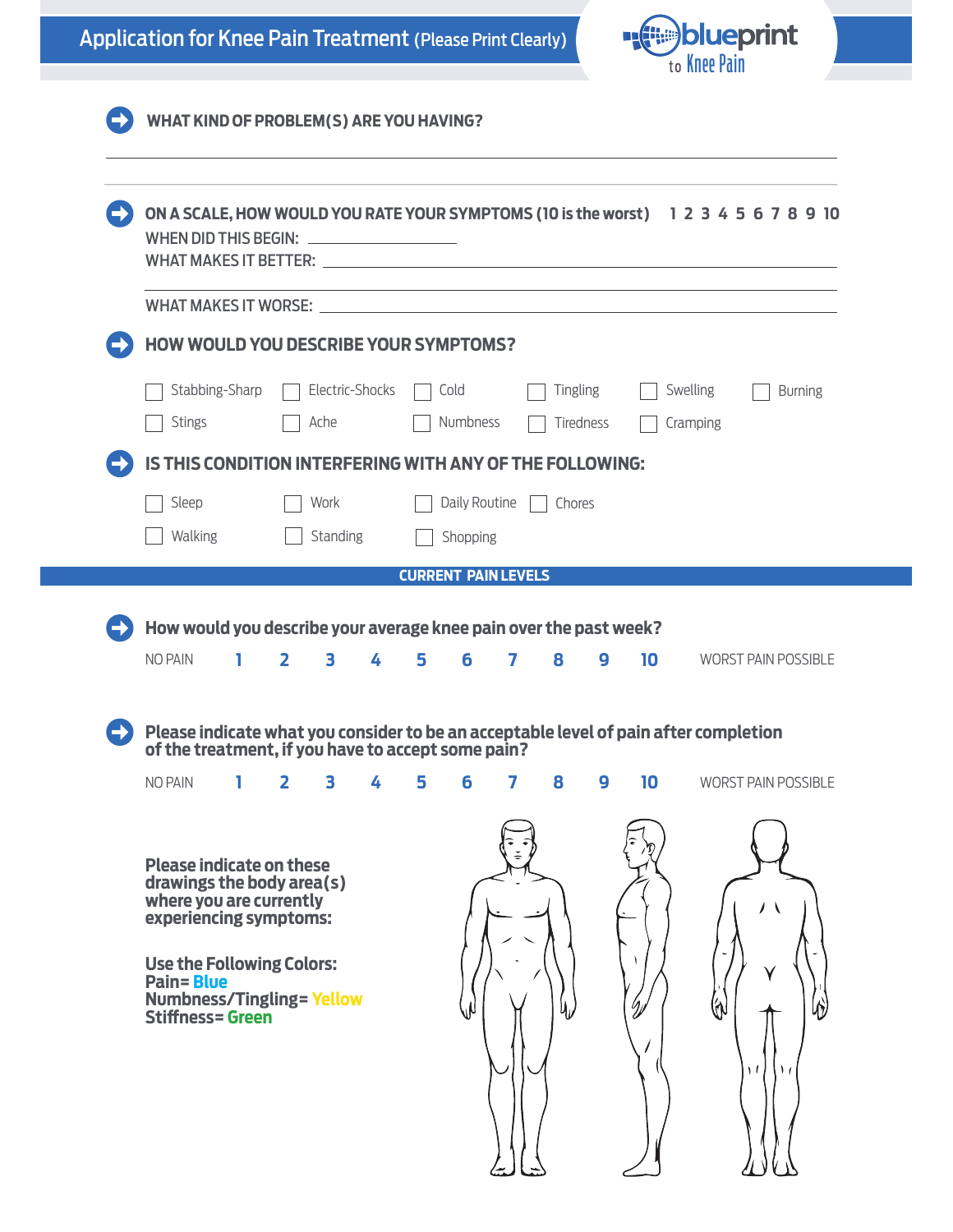



|    | List any daytime activities (you used to be able to do when you were feeling better) that are now limited:<br>List the three main "health goals" that you would like to accomplish: |  |  |  |
|----|-------------------------------------------------------------------------------------------------------------------------------------------------------------------------------------|--|--|--|
|    |                                                                                                                                                                                     |  |  |  |
|    |                                                                                                                                                                                     |  |  |  |
|    |                                                                                                                                                                                     |  |  |  |
|    |                                                                                                                                                                                     |  |  |  |
| 2. | <u> 1989 - Johann Stoff, amerikansk politiker (* 1908)</u><br><u> 1999 - Jan Salaman Salaman dan Salaman dan Salaman dan Salaman dan Salaman dan Salaman dan Salaman dan Salama</u> |  |  |  |
| 3. | <u> 1980 - Jan Samuel Barbara, martin a shekara 1980 - An tsara 1980 - An tsara 1980 - An tsara 1980 - An tsara</u>                                                                 |  |  |  |

- A. I hereby authorize release of any medical information necessary to evaluate my case or process any future claims.
- **B.** I authorize payment of any medical benefits from third parties for any future charges submitted to be paid directly to this office

We invite you to discuss with us any questions regarding our services and or fees. The best health services are based on a friendly, mutual understanding between the provider and patient.

I understand the above information and guarantee this form was completed correctly to the best of my knowledge. I understand it is my responsibility to inform this office of any changes in my medical or insurance status.

*Signature Date*

HOW DID YOU HEAR ABOUT OUR OFFICE?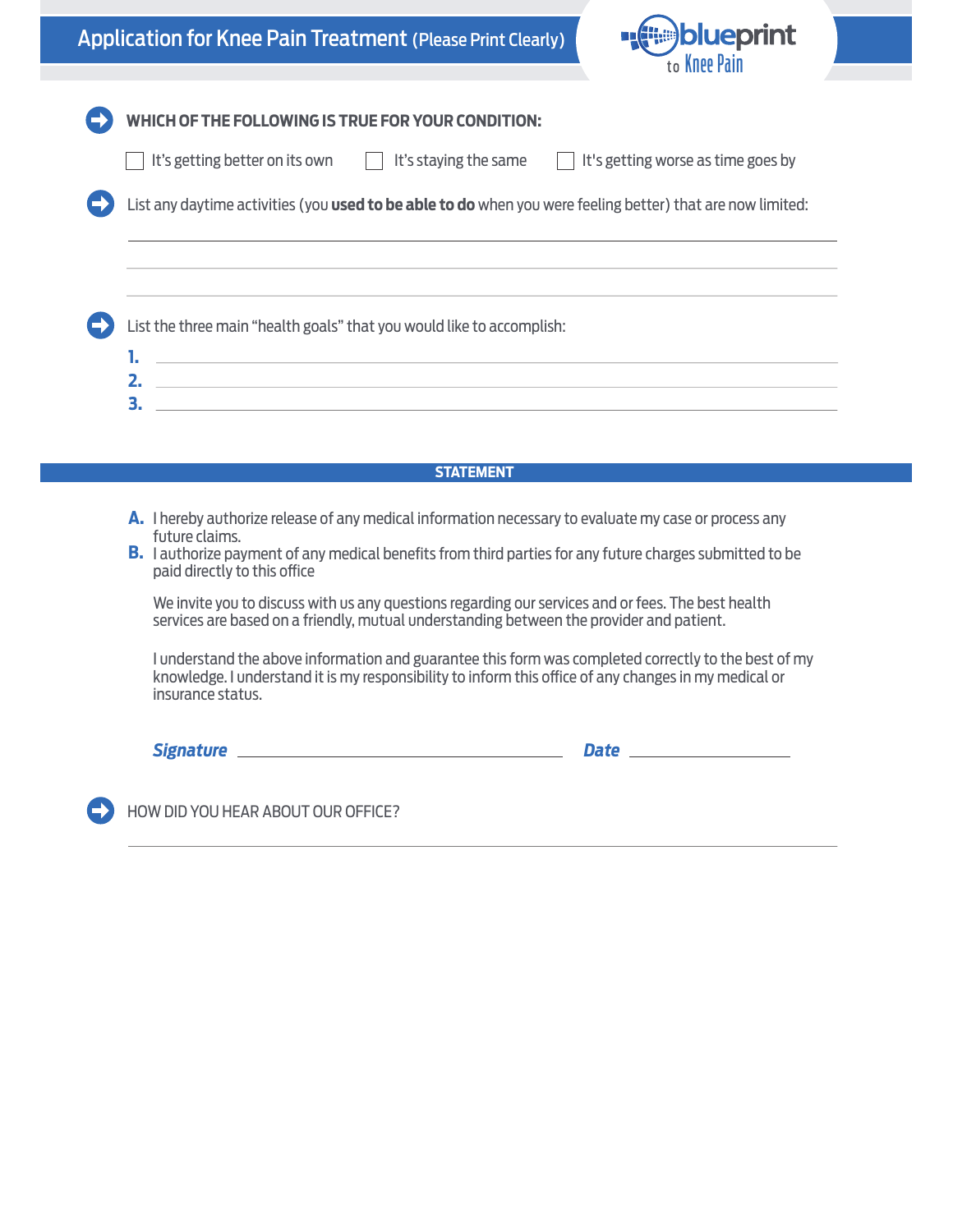

## $\blacktriangleright$

## **WALKING SCALE QUESTIONNAIRE**

These questions ask about limitations to your walking due to knee pain during the past 2 weeks. For each statement please circle the one number that best describes your degree of limitation. Please check you have circled one number for each question. Please hand this to the doctor at the start of your consultation.

| IN THE PAST 2 WEEKS, HOW<br><b>MUCH HAS YOUR KNEE PAIN</b>                                                                                         | <b>NOT AT ALL</b> | <b>ALITTLE</b> | <b>MODERATELY</b>       | <b>QUITE A BIT</b> | <b>EXTREMELY</b> |
|----------------------------------------------------------------------------------------------------------------------------------------------------|-------------------|----------------|-------------------------|--------------------|------------------|
| <b>LIMITED YOUR ABILITY TO</b><br><b>WALK?</b>                                                                                                     | I.                | $\overline{2}$ | 3                       | 4                  | 5                |
| <b>LIMITED YOUR ABILITY TO</b><br><b>RUN?</b>                                                                                                      | I.                | $\overline{2}$ | 3                       | 4                  | 5                |
| <b>LIMITED YOUR ABILITY TO</b><br><b>CLIMB UP OR DOWN STAIRS?</b>                                                                                  | ı                 | $\overline{2}$ | 3                       | 4                  | 5                |
| <b>MADE STANDING WHEN</b><br><b>DOING THINGS MORE</b><br><b>DIFFICULT?</b>                                                                         | L                 | $\overline{2}$ | 3                       | 4                  | 5                |
| <b>LIMITED YOUR BALANCE</b><br><b>WHEN STANDING OR</b><br><b>WALKING?</b>                                                                          | L                 | $\overline{2}$ | 3                       | 4                  | 5                |
| <b>LIMITED HOW FAR YOU ARE</b><br><b>ABLE TO WALK?</b>                                                                                             | I.                | $\overline{2}$ | 3                       | 4                  | 5                |
| <b>INCREASED THE EFFORT</b><br><b>NEEDED FOR YOU TO WALK?</b>                                                                                      | ı                 | $\overline{2}$ | 3                       | 4                  | 5                |
| <b>MADE IT NECESSARY FOR</b><br>YOU TO USE SUPPORT WHEN<br><b>WALKING INDOORS (E.G.</b><br><b>HOLDING ON TO FURNITURE,</b><br>USING A CANE, ETC.)? | ı                 | $\overline{2}$ | 3                       | 4                  | 5                |
| <b>MADE IT NECESSARY FOR</b><br>YOU TO USE SUPPORT WHEN<br><b>WALKING OUTDOORS (E.G.</b><br>USING A CANE OR WALKER,<br><b>ETC.)?</b>               | L                 | $\overline{2}$ | 3                       | 4                  | 5                |
| <b>SLOWED DOWN YOUR</b><br><b>WALKING?</b>                                                                                                         | 1                 | $\overline{2}$ | $\overline{\mathbf{3}}$ | 4                  | 5                |
| <b>AFFECTED HOW SMOOTHLY</b><br><b>YOU WALK?</b>                                                                                                   | I.                | $\overline{2}$ | $\overline{3}$          | 4                  | 5                |
| <b>MADE YOU CONCENTRATE</b><br><b>ON YOUR WALKING?</b>                                                                                             | L                 | $\overline{2}$ | 3                       | 4                  | 5                |

**THANK YOU FOR COMPLETING THIS QUESTIONNAIRE**

WALKING SCALE DISABILITY SCORE: < 13 NORMAL, 13-27 MILD, 28-45 MODERATE, >63 SEVERE DISABILITY *BLUEPRINT TO HEALTHCARE/WEIGHT LOSS/NEUROPATHY/KNEE PAIN*